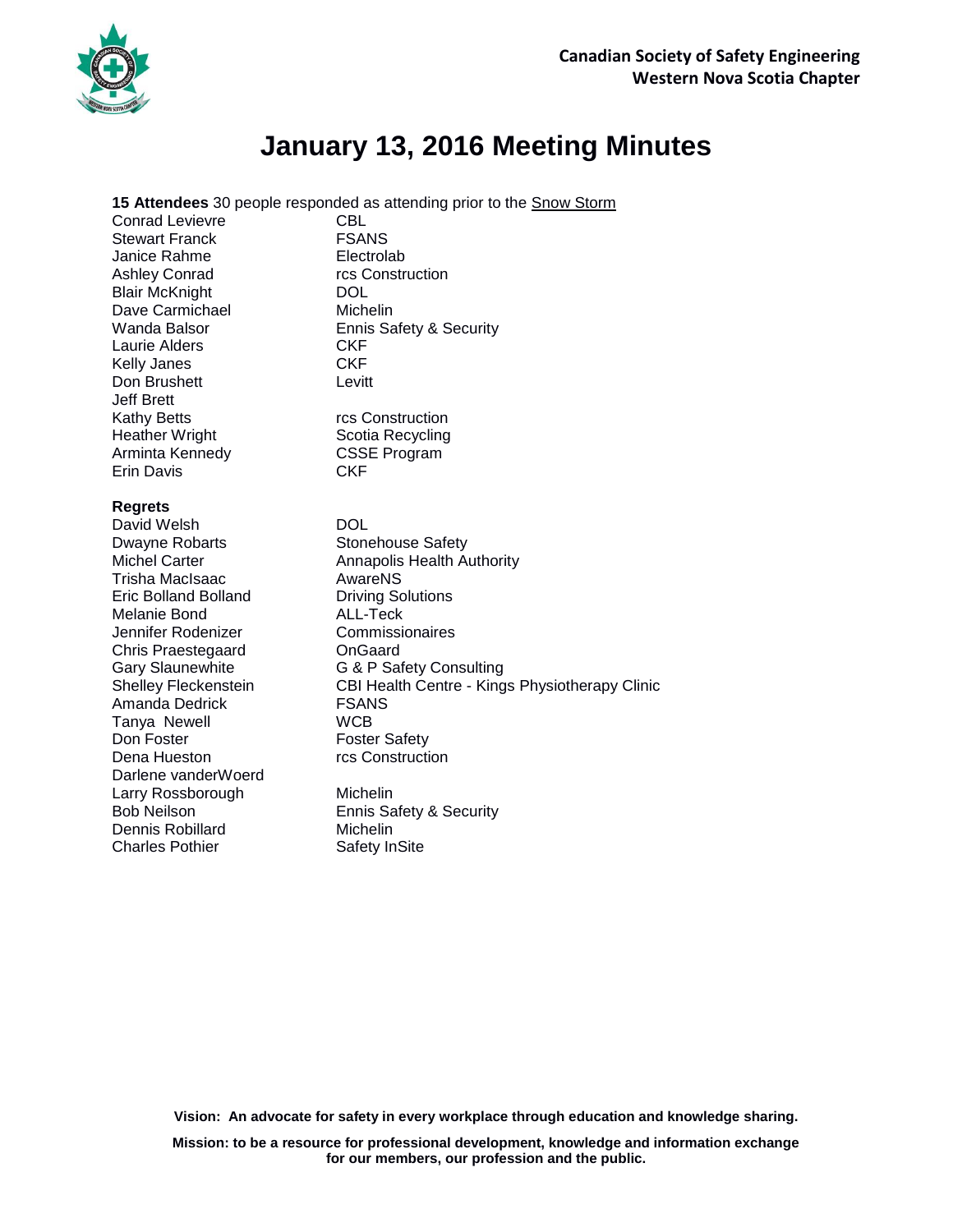

**DATE: January 13, 2016 TIME: 2:00 P.M. LOCATION: CKF Hantsport HOST: Laurie Alders & Kelly Janes PRESENTER: Nadine Wentzell**

- 1. Call to Order 2:05 pm
- 2. Welcome, introductions and regrets
- 3. Approval of Agenda
- 4. Program: Arminta introduced Nadine Wentzell

Nadine Wentzell, is a dynamic speaker and expert in workplace drug and alcohol. Nadine's presentation focus will be considerations for implementing workplace Drug and Alcohol Programs including the challenges presented with the use of medical marijuana in the workplace.

Members feel that having an event or secondary session with Nadine needs to be considered.

- 5. Review and Approval of September 9 Minutes. Moved by Heather, seconded by Conrad, moved
- 6. Business Arising from previous meetings/minutes
	- a. Project Planning update (Heather/Bob) deferred from September –defer to March meeting
- 7. Reports will be reported through the secretary via email after the meeting
	- a. Finance (Kathy) Audit of 2015 signed off by Heather and Jeff. Did receive \$750 from national office but will be recorded in 2016
	- b. Membership (Laurie) new csse.org under construction
	- c. Program (Blair/Arminta) submitted and attached
	- d. By-laws Committee (Charles)
- 8. New Business
	- a. In house course offerings new package being offered, Stewart looking at lists
	- b. Joint meeting with OHSAC Wanda still pursuing
	- c. Stewart to provide a brief update on the National Education Committee Members comments and questions – need volunteers on sub committees
	- d. NAOSH week launch at NSCC Dartmouth committee requires 2 or 3 members from our chapter meeting is February 18 10 am to 2 pm and Secretary to send request to mailing list right away
	- e. CHSE Maintenance reporting end of January

**Vision: An advocate for safety in every workplace through education and knowledge sharing.**

**Mission: to be a resource for professional development, knowledge and information exchange for our members, our profession and the public.**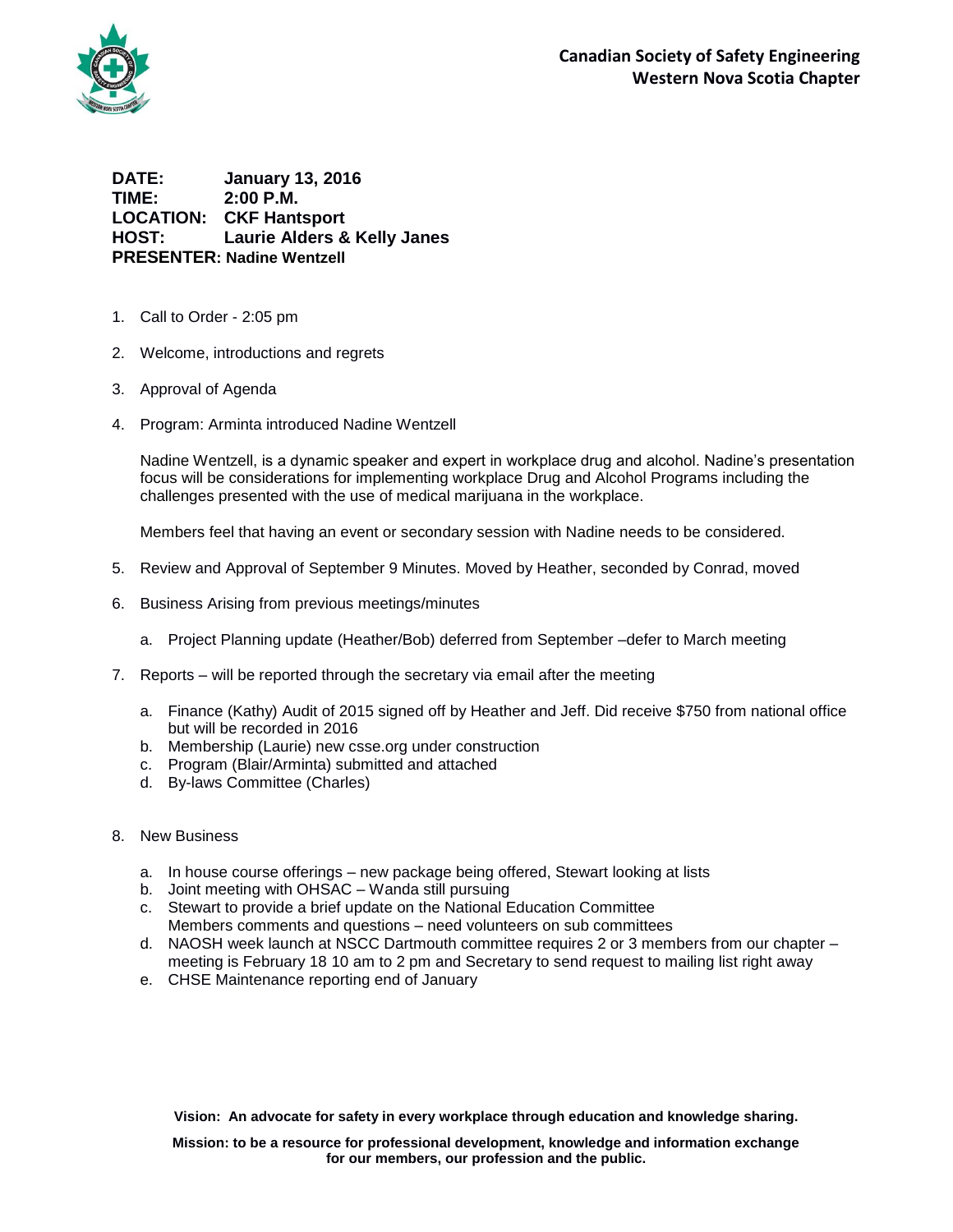

9. Meeting Format and Schedule Questionnaire and discussion – Wanda reported that there was good response from membership and that the individual preferences are all over the place.

For example:

- $-$  Morning 2 pm and 5 pm to 6 pm meeting start times were divided  $50 50$ . This is the same results as a poll taken a few years ago
- Members requested shorter meeting of 1  $\frac{1}{2}$  hours
- Meeting format and schedule was discussed in detail at the Atlantic Executive Meeting in December and will part of the overall discussion
- Webinar / Conference calling will likely be part of the plan for those unable to attend meetings
- Executive will meet in February to review results and prepare options to present to members in March. The meeting will be open to all members

March meeting will be held as usual on Wednesday March 9 at 2 pm at the Pinehurst Hall, Hwy 10 between Bridgewater and New Germany. Meeting focus will be on meeting strategy of format and schedule moving forward.

10. Members comments and questions

Stewart – Atlantic chapter meeting Dec 5

Laurie welcomed Dave from Michelin. He will assist with establishing a Cape Breton Chapter.

Blair thanked Laurie and Kelly for supplying speaker's gift. He is interested in hearing what other chapters are doing with meeting format and times.

Kelly suggested a 4 hour session with Nadine as a larger event.

Conrad requested an update on WHSR, Metron case to distribute and NIOSH and coffee roaster safety.

Wanda lobby government to include Mental Health  $1<sup>st</sup>$  Aid – education, regulation.

Potential education and training event for members and community

## Trust fund?

- 11. Date of next meeting March 9 at 2pm at the Pinehurst Community Hall, Pinehurst
- 12. Adjournment Wanda thanked Laurie and Kelly for hosting 4:15 pm